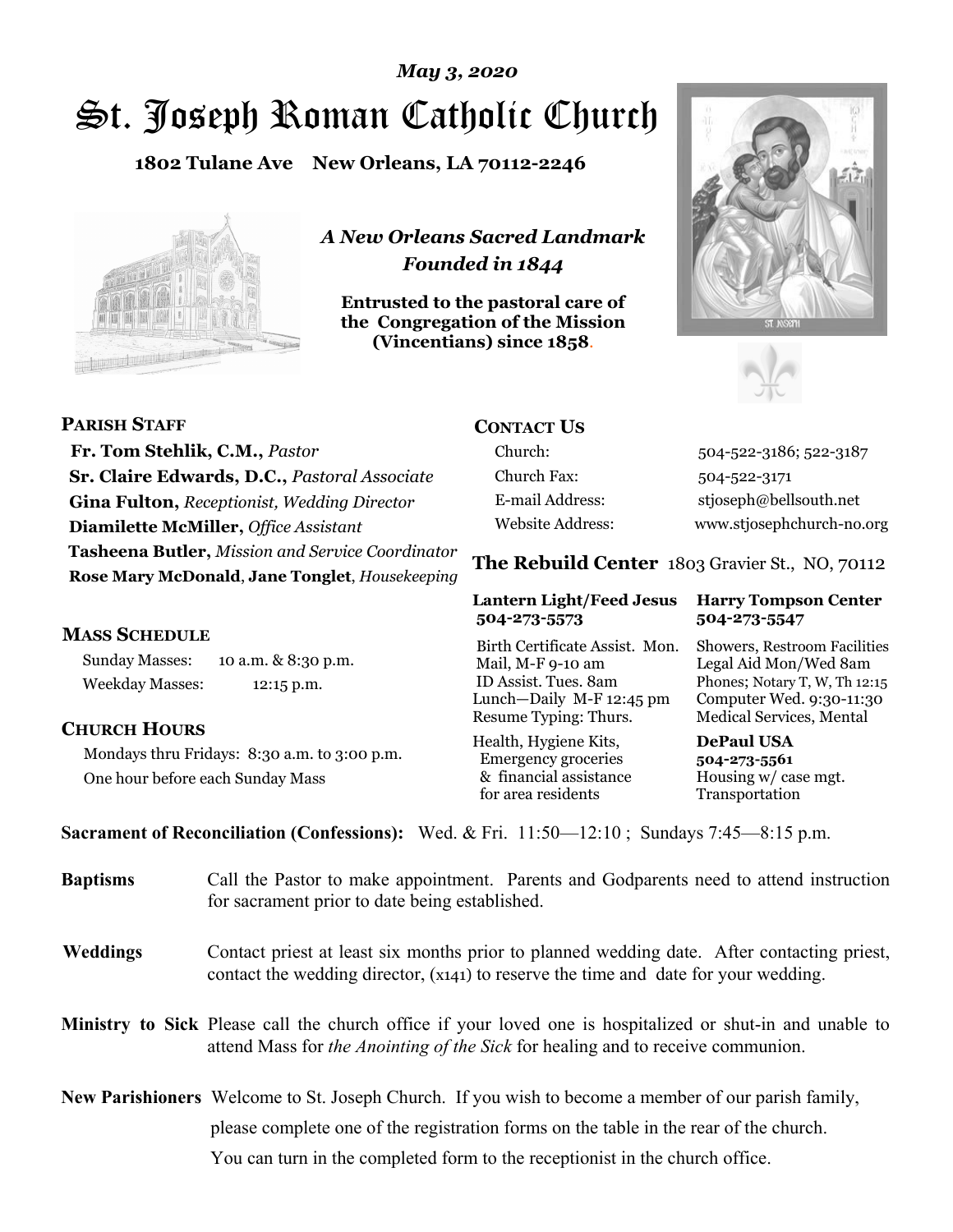# **Fourth Sunday of Easter May 3, 2020**



Beginning Monday May 4th Mass will be celebrated M-F in the Church at 11:30 am. Respecting the state guidelines, 10 places will be set up around the altar for the Mass. If there are others who attend, we ask that you take a place in the main body of the church (nave), and maintain req. 6ft. social distance.

| Monday, May 4, $2020$ —<br>11:30 am Bernard Triche | <b>READINGS FOR THE WEEK</b><br><i>May 3, One in Faith #</i> 1014<br>Sunday, |
|----------------------------------------------------|------------------------------------------------------------------------------|
| Tuesday, May 5, 2020—                              | Monday: Acts 11:1-18; Ps 42 & 43; Jn 10:11-18                                |
| 11:30 am Madeline von Almen +                      | Tuesday: Acts 11:19-26; Ps 87:1-7; Jn 10:22-30                               |
| Wednesday, May $6, 2020$ —                         | Wed.: Acts 12:24-13:5a; Ps 67; Jn 12:44-50                                   |
| 11:30 am $\text{ Ted} + \&$ Yvonne Kirn (1)        | Thurs.: Acts 13:13-25; Ps 89:2-27; Jn 13:16-20                               |
| Thursday, May 7, 2020—National Day of Prayer       | Friday: Acts 13:26-33; Ps 2:6-11ab; Jn 14:1-6                                |
| 11:30 am Members on St. joseph Prayer List         | Saturday: Acts 13:44-52; Ps 98:1-4; Jn 14:7-14                               |
| Friday, May 8, 2020—<br><b>Bell Sisters +</b>      | Sunday: Acts 6:1-7; Ps 33:1-2, 4-5, 18-19;<br>1 Pt 2:4-9; Jn 14:1-12         |

#### **YOUR PRAYERS ARE ASKED FOR THE FOLLOWING PARISHIONERS , WHO ARE IN NEED OF HEALING:**

 Dorothy Alexander, Beatrice Augustin, Anthony Blaise, Clarke Bordelo, Lawrence & Mamie Brown, Angelle Campbell; John & Cindi Caron, Julianna Chevalier; Mary Duet, John & Kathleen Gebbia, Sylvia Daily-Powell, Joseph Delay, Terry Eggleston, Linda Elwood, Heather Faircloth, Frances Fiegler, Darrell & Ramona Ford, Donald Frazier, Mark Eiserloh, Shirley Gaither, Roselyn Hansen, Sarah Hollier-Watkins, Marvin Johnston, Jim Karam, Bill Kroetz, Ken Kussman, Nowell Lacking, Landy Lanza, James Leung, Andrew Marino, Sara Marino, Priscilla Martin, Karen McCoy, Hazel McMiller, Donna Moore, Maura O'Donovan, CHF, Tina Roderfeld, Bernie Saul; Pippy Sanders, Louise Sonnier, Mel & Gaspar Schiro; Theard Simms, Fr. Tom Stehlik, CM, Malcolm Taylor, Jane Tonglet, Fritz & George Tripkovich, Corliss Truhill; Georgiana Prevost, Marion Vaughn, Juanita Ware, Cathleen Ward, Warren Webster, Helen Wilson, Mary Willis, Lynn Williams, C & JA Slocum.

#### **SANCTUARY CANDLE AND MASS INTENTIONS**

 The Sanctuary Candle is burning this week to pray for the all of the **Cornelio Gaas.** To reserve a date to burn the Sanctuary Candle in memory of someone or for a special intention, please call the church office (522-3186). The Sanctuary Candle offering is \$15 for one week. The offering for Mass intentions is \$5.00 per Mass.

### Prayers of the Faithful

Let us lay the cares and needs of our pandemic-weary world at the feet of the Lord, who is our Good Shepherd.

For shepherds in our Church who will listen to those in their flock and guide them with humility and grace, we pray...

For governmental leaders to receive wisdom and recognize their roles of responsibility in caring for and guiding the people entrusted to their care, we pray to the Lord.

For scientists and researchers, and their assistants and sponsors who are working to develop tests, treatments, and vaccines for COVID-19, we pray to the Lord.

For the Elect and for all young people of our community, especially those who are celebrating their 1st Communion and Confirmation this year, we pray to the Lord.

For all those who are sick, for all who suffer from the Coronavirus, and for all who have died, especially N., we pray...

For all the prayers that we hold in the silence of our hearts; for all our intentions spoken and unspoken, we pray...

O loving God, you nurture and care for us and guide us along the right paths. Hear these our prayers that we make on behalf of all in need, through Jesus Christ our risen Lord.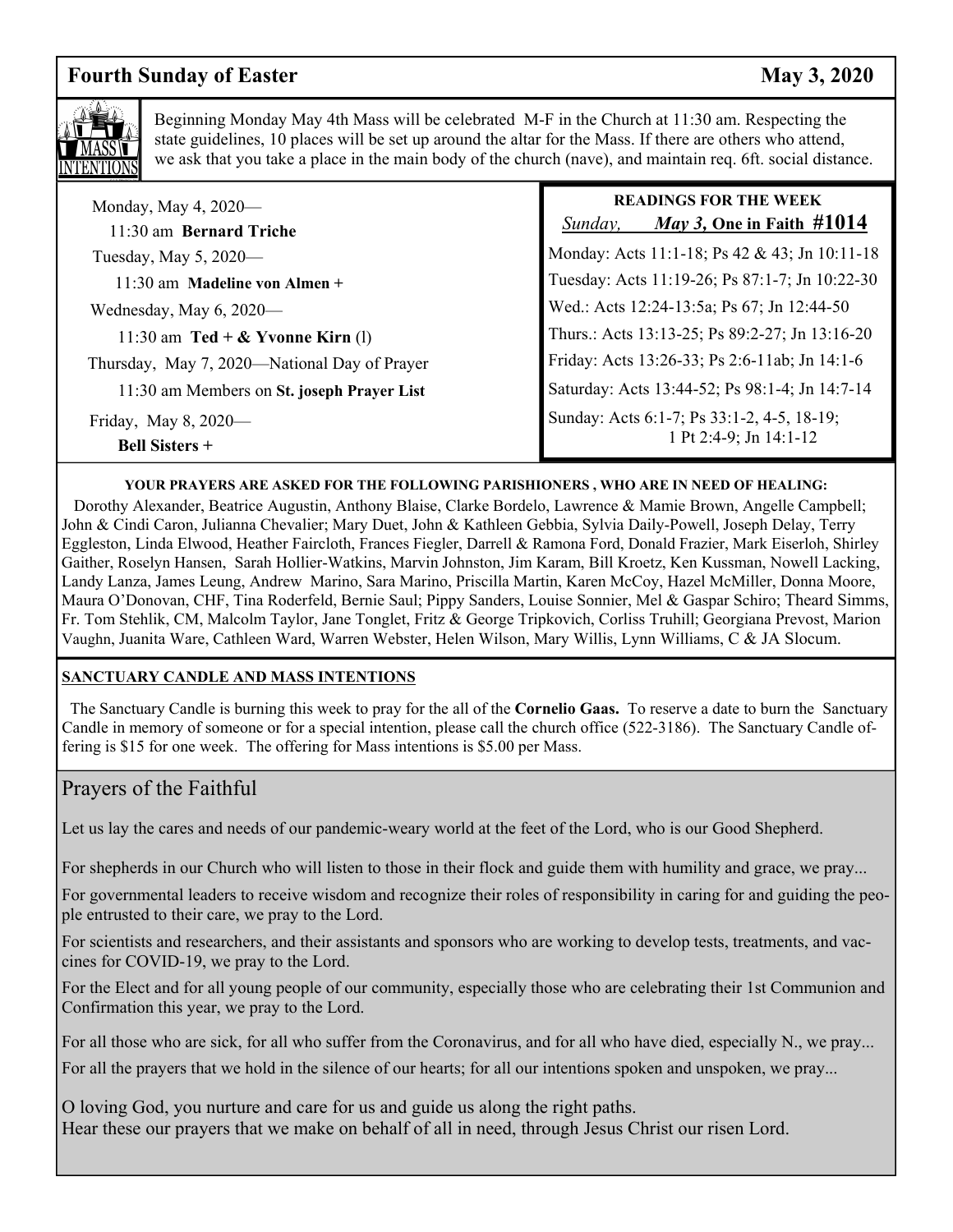**How else but through a broken heart May the Lord Christ enter in?** —Oscar Wilde

Please **pray for the Elect** (those preparing to enter the Church): Billy, Deidra, John, Jose, Judy, Ken, Michelle, Mindy, Rick, and Tim.

**TREASURE & STEWARDSHIP**

 **Week of April 19……….…..\$ 2,080.00** 

 *Thanks for your generosity!* 

During difficult times we are moved to pray; but words don't always come easily. This simple, prayer is offered to pray in personal prayer with families, or online groups. During this time of distancing and separation, it is important to remember that we are always united together as the Body of Christ, especially when we pray, and in communion with the saints, who intercede on our behalf.

During times of crisis, in moments of doubt, during periods of isolation, through seasons of uncertainty…we place our trust in our loving God. Let us open our hearts to God's word. In communion with the saints, in solidarity with the suffering, and united with all people of faith and good will, we pray...

 A Reading from the Acts of the Apostles (Acts 11:27-30) In those days some prophets came down from Jerusalem to Antioch, and one of them named Agabus stood up and predicted by the Spirit that there would be a severe famine all over the world, and it happened under Claudius. So the disciples determined that, according to ability, each should send relief to the brothers and sisters who lived in Judea. This they did. The Word of the Lord*. Thanks be to God.*

Next pray the Prayers of the Faithful on p. 1 of this bulletin and then the Litany of Jesus the Healer found on page 4.



# **Pope Francis'** *May* **Intention**

**For Deacons** We pray that deacons, faithful in their service to the Word and the poor, may be an invigorating symbol for the entire Church.

# **TODAY'S READINGS**

First Reading — All peoples called by God will receive the gift of the Spirit if they repent and are baptized

(Acts 2:14a, 36-41).

Psalm — The Lord is my shepherd; there is nothing I shall want (Psalm 23).

Second Reading — Once we were like straying sheep; but now we have been returned to the shepherd, our guardian (1 Peter 2:20-25).

Gospel — The shepherd leads the sheep out into pastures of abundant life (John 10:1-10).

#### IN NEED OF A SHEPHERD

For a while it was very fashionable to own pigs as pets. The publicity surrounding these creatures informed us that they were—contrary to their popular image—very clean animals, and also quite smart. Sad to say, sheep will most likely never enjoy this sort of domestic vogue. They are largely defenseless when left on their own, and not very clean or smart. The biblical image of us as the flock of sheep is not a particularly flattering one. Sheep without a shepherd will likely perish either from their inability to fend for themselves or from their lack of food. Placing ourselves in the heart of this unflattering image can reinforce our faith. Until we come to a profound realization of how much we need our shepherd, we cannot appreciate how deeply blessed we are to have been given a Shepherd, who laid down his life for us and was raised to life eternal in the Spirit, so he might guide us and we might follow him in faith forever.

#### **CHARTER FOR THE PROTECTION OF CHILDREN AND YOUNG PEOPLE**

**John 10:3** 

In response to the Charter for the Protection of Children and Young People from the United States Conference of Catholic Bishops, the Archdiocese of New Orleans continues to make the Hot Line available for anyone who has been hurt or sexually abused by anyone who works for the Church. The Hot Line continues to be available; the number is (504) 522-5019. In continuing our commitment to support and to heal, we invite and encourage individuals who have been hurt or sexually abused recently or in the past by clergy, religious or other employees of the Archdiocese to call our Hot Line and your message will be received confidentially by a mental health professional. Anyone can make a direct call during regular business hours to the Victims' Assistance Coordinator at (504) 861-6253.